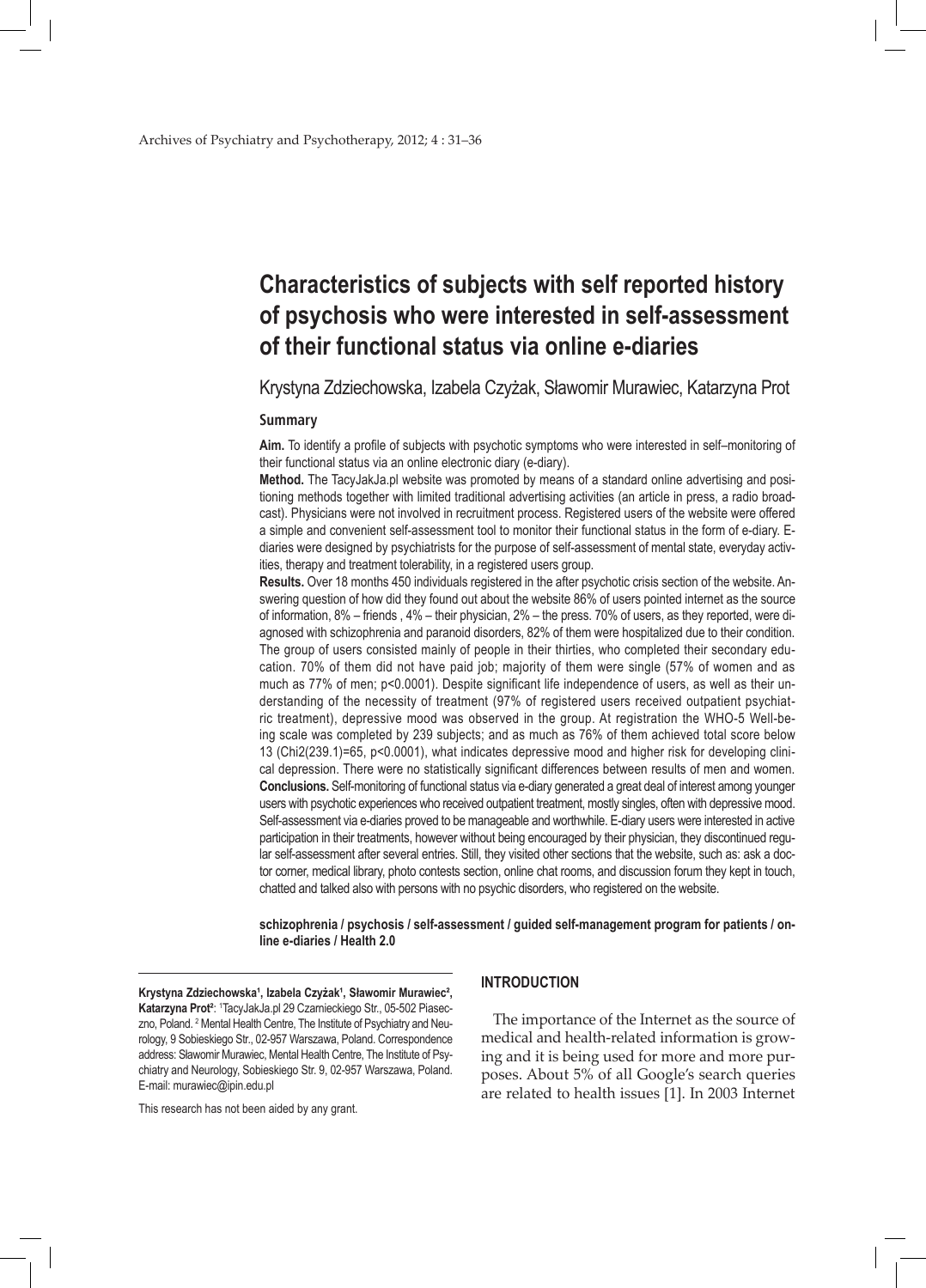users submitted approx. 12.5 million health-related queries per day, globally [2].

It is reasonable to expect that Internet's role as medical and health-related resources will grow further. This is relevant also in terms of mental health care, psychiatry, psychotherapy, psychic disorders and all the related areas.

Beside conventional and educational medical websites, which offer only one-way information, a new category was implemented several years ago – Health 2.0. type web services. The term was constructed analogically to the term Web 2.0. [1]. The key concept that lies behind Web 2.0 is participation, interaction and collaboration of all users in generating a website content. A concise definition of Health 2.0 is: the use of a specific set of Web tools (blogs, podcasts, tagging, search, wikis, etc) by actors in health care including doctors, patients, and scientists, using principles of open source and generation of content by users, and the power of networks in order to personalize health care, collaborate, and promote health education [3].

One of the consequences of this innovation is so-called patient empowerment. It is a situation when patients are encouraged to take active part in their own health management; they are provided with better access to valuable medical and health related information, they can develop deeper understanding of their disease state, health status and treatment plans; as a result they can make right decisions and choices regarding their physical and mental constitution. [4].

TacyJakJa.pl (SuchLikeMyself) [5] website was launched in 2008 and it was the first website that used Health 2.0. solutions in Poland. The website was developed by two women: a physician and a mathematician. In this paper we present results of 18-month pilot research project conducted between March 2010 and September 2011. The project was developed for self-assessment of subjects who underwent psychotic crisis. The project participants assessed their health status via online electronic diaries.

Users went through an anonymous registration procedure, filled in questionnaires and measurement scales included in an e-diary. It is important to point out that they made their own decision to join the program without any physicians' hints or recommendations.

TacyJakJa.pl is online educational platform dedicated to people with chronic conditions. The website gives them the opportunity to conduct self-assessment of their health status according to guidelines provided by physician (GSMP - Guided Self Management Program for Patients). This type of educational and therapeutic program is mainly addressed to patients with asthma [6, 7, 8] and diabetes [9]. However, some studies were undertaken to investigate its usefulness in psychiatric patients with affective disorders [10], and schizophrenia [11]. So far no analyzes have been published on such online programs for patient; and that is the key research subject of this paper.

TacyJakJa.pl website concept harks back to the US-based online service PatientsLikeMe.com. Polish version of the website is more focused on strengthening the cooperation with medical specialists and medical associations. Due to close collaboration between TacyJakJa.pl and medical professionals, the website represents high level of competency. Patients' medical questions are answered by medical specialists only. Other forum topics are monitored by medical professionals, too, in order to estimate their value e.g. we add comments to questionable therapeutic and health-related advices or we react to attempts to encourage other patients to stop taking their medicines and discontinue treatment without consulting their doctor.

TacyJakJa.pl website is HON Code certified (Health On the Net Foundation), which ensures reliable medical information. Also, it was listed on a government website (Polish Agency Of Business Initiative Development) www.web.gov. pl, as an example of e-Healthcare project.

Apart from administration of the website's content by medical professionals, another unique feature is the introduction of different types of electronic diaries for monitoring chronic diseases. These are simple questionnaires arranged by physicians or common scales authorized by its license holders (e.g. Asthma Control Test ACTTM in asthma or WHO-5 for overall wellbeing assessment). The importance of these e-diaries is not the value of a single survey filled on a particular day, but the observation of the change of dynamics and trends, which is the real information and benefit of the regular control of people's functional status.

Archives of Psychiatry and Psychotherapy, 2012; 4 : 31–36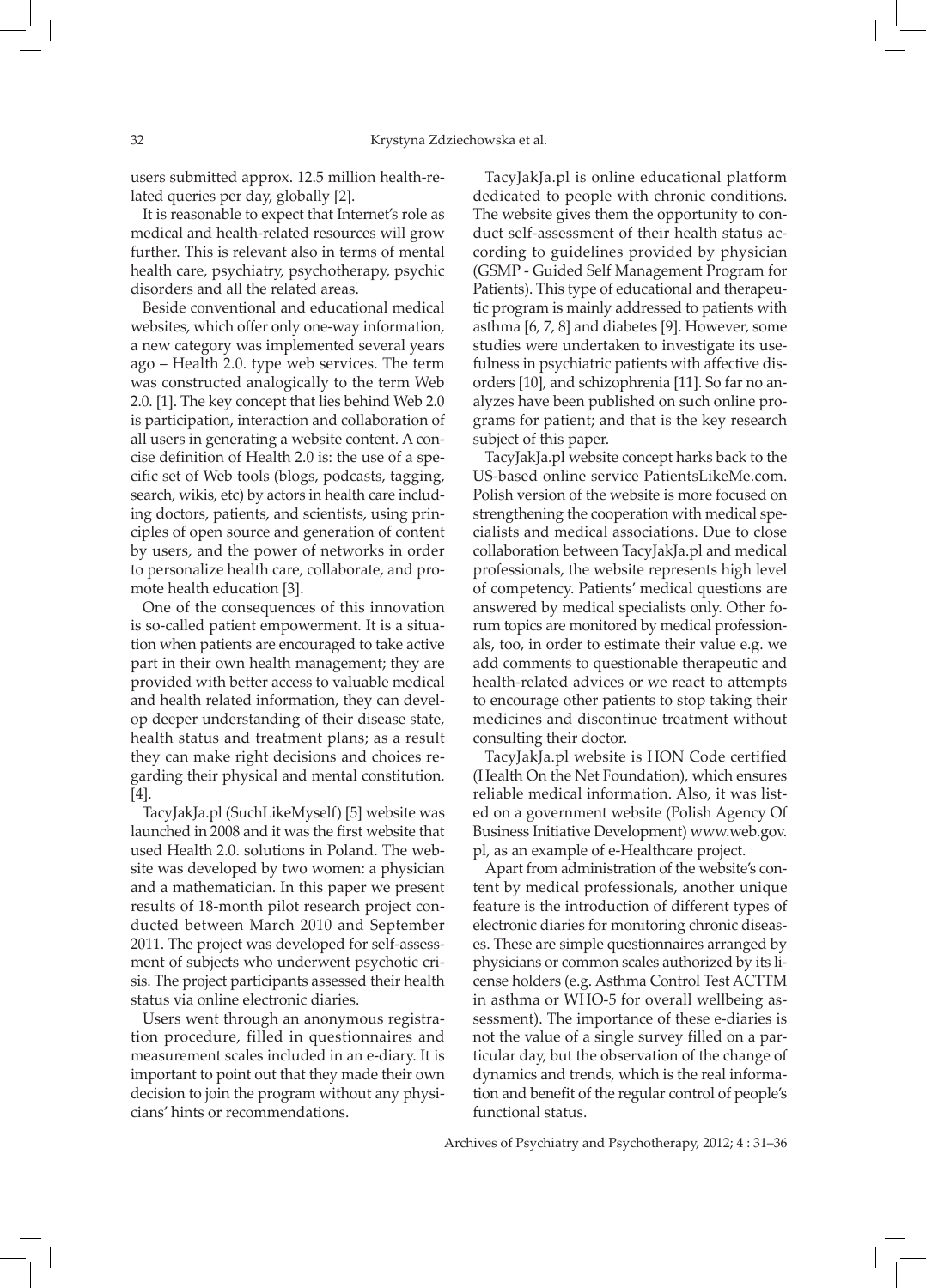User selected responses are recorded by the system in tables and/or graphs and they are printable in any date range. The benefit of their use is the possibility to observe trends and dynamics of health and wellbeing status change.

Patients, who do not fill e-diaries, are part of TacyJakJa.pl society mainly for discussion on forum and other reasons (i.e. chat, email). Those who actively discuss on forum are about 10% of all users (these data is confirmed by information from other social networks). The majority of people read the others' posts and are passive users of forum. It is worth to mention that reading questions addressed to Medical Consultant and their answers is a vital source of information for new users.

Patients, who experienced psychotic crisis read also posts in other sections, and sometimes even participate in discussions there – this way they learn about specific problems of those with other chronic diseases, like epilepsy or multiple sclerosis; and so they get themselves out of inner circle of people just like them. And vice versa, people registered in other sections learn some stories about patients after psychotic crisis; it helps them open up towards psychiatric patients and learn to accept them. Rubinka from asthma section says: "I understand them better now and my approach to them changed completely, in favour of course".

The website includes also "Entertainment and Fun" section, which is composed of quizzes, word games and posts (culinary recipes, music, travel and books), all proposed by users. Using those features of the site may be the first step in safe return to normal social life.

Signing up on the website is fully anonymous and free of charge. It is financed by sales of booklets and handbooks, sponsoring and paid surveys among portal users ordered by third parties.

## **The content of e-diaries of people after psychotic crisis**

E-diaries for people after psychotic crisis were developed in cooperation with physicians specializing in community psychiatry from the Institute of Psychiatry and Neurology in Warsaw (dr. Katarzyna Prot, DM, Ph. D. and dr. Sławomir

Archives of Psychiatry and Psychotherapy, 2012; 4 : 31–36

Murawiec MD.PhD). The idea behind developing those diaries was to encourage people after psychotic crisis to monitor their functional status – everyday activities, on a regular basis, and also medication tolerance (possible side effects), then their emotional health. This project runs under the auspices of Community Psychiatry and Rehabilitation Section of Polish Psychiatric Society.

# **E-diaries for patients after psychotic crisis contain the following elements:**

- *• daily activities assessment;* questions about daily activities concerning 4 different areas, in 1 month perspective;
- *• self care* (questions on self hygiene, shopping, cooking, managing house budget);
- *• social life* (questions on relations with others, going out, conflict solving, ability to listen etc.)
- *• physical activity* (questions on physical exercise, time management)
- *• professional area* (questions on being systematic, target achievement, concentration)

Respondent can choose one out of five answers  $(1 - \text{almost never}, 2 - \text{sometimes}, 3 - \text{often}, 4 - \text{``i'}$ almost always, 0 – not applicable (I don't want to answer). Each answer corresponds to given number and color to make it easier to assess change in dynamics on screen or print. Color code makes it easier to assess at glance if a certain feature improves or worsens.

- *• Wellbeing and emotional health self assessment*. WHO-5 point scale is used for the overall wellbeing assessment. When the result of an assessment is less than 13 points, the system would generate massage advising to see physician.
- *• The emotional health assessment* is based on a survey, which consists of 20 questions considering feelings, scored: 0 – no, 1 – rarely, 2 – often, 3 – most of the time, 4 – I cannot/I do not want to answer. Questions include: feeling of being observed, hearing voices, having commenting thoughts, influence on thinking, being stalked, sensing conspiracy, being in danger, intensity of feelings, being motivated to act, feelings of fear. This part of e-diary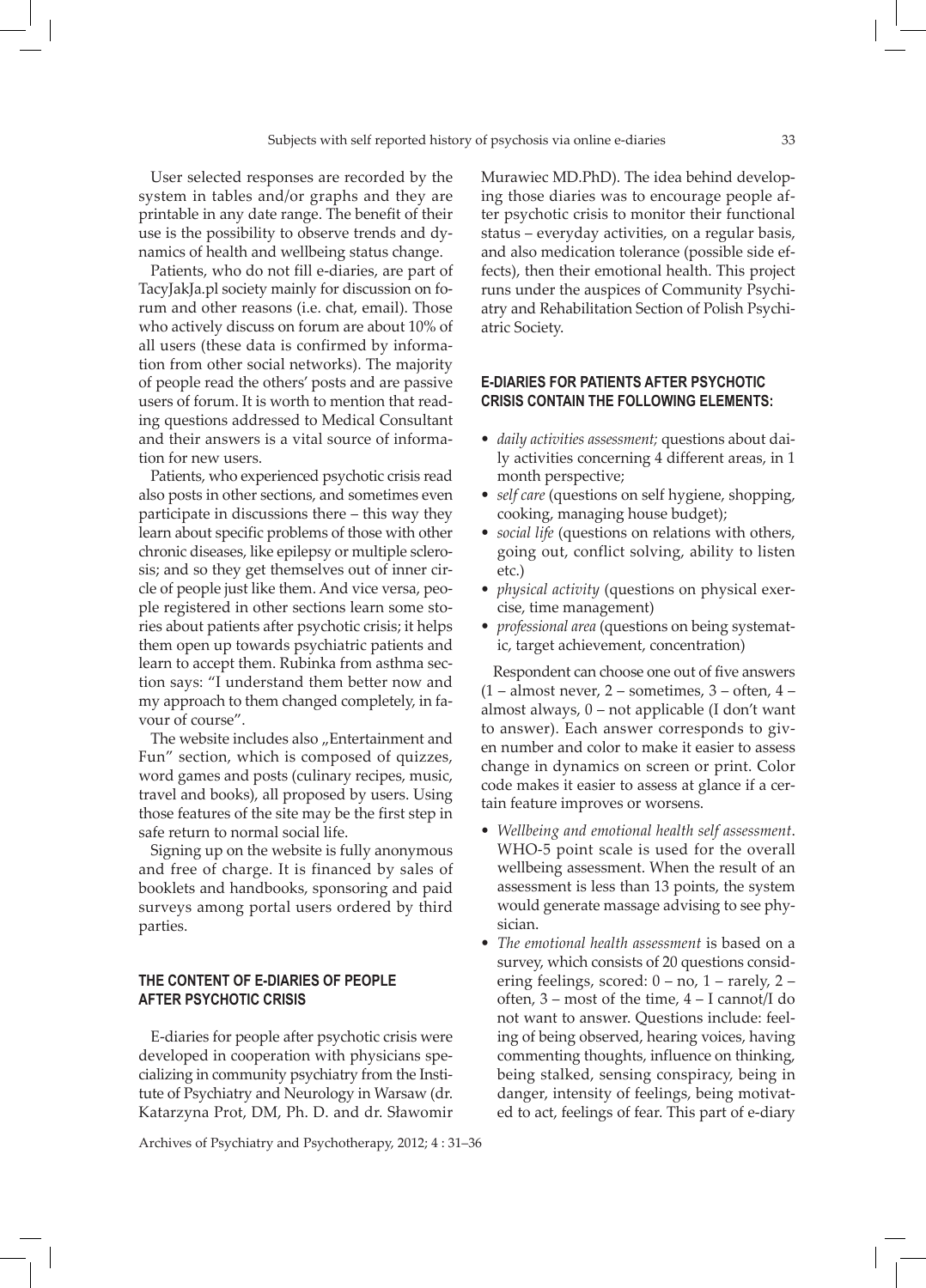is also color-coded, for easier trend observation, when printed.

*• Treatment and side effects*. Patients have the option to select drugs which are commonly used in psychiatry (in alphabetic order, by trade names; they also may add other drugs they may use (like contraception or antihypertensive) into it. The graph shows the name and an arrow indicating continuation of usage of the drug. Users may also select a symptom they consider a side effect and its severity (0 – not present, 1 – mild, 2 – moderate, 3 – fairly strong , 4 – severe). None of the drugs is directly linked to an adverse event, because patient's assessment would not be credible. Patients note drugs taken and separately select any possible unwanted symptoms, which they consider treatment related. Whenever there is a radical change of severity of adverse events (e.g. from mild to severe), the system displays additional message suggesting to contact their physician about a symptom exacerbation.

All the answers selected by patients in their ediaries are automatically added into cumulative statistics. In every part of e-diaries description it is stressed that dynamics of changes and the trends are the real value, only when made regularly. The recommended frequency of e-diary completion is 4–8 weeks. User would receive an automated reminder by email during that time, when there is no data input. However, e-diary may be completed in any intervals.

There is number of advantages of completing online e-diaries, as opposed to paper ones: a paper diary may be lost or forgotten, the on-line one is accessible at all times wherever there is internet access.

the e-diary allows to make all sort of different notes, tidy graphs allow to look at one's disease from wider perspective and to observe certain relations or recurring events.

All the data from patients' e-diaries are automatically scored into cumulative statistics, which allows to compare the results against others.

The project's authors are aware that only certain group of patients (those who are familiar with computers) take advantage of using e-diaries, however their number grow year by year. Also on-line application is much more attractive for younger patients, and they constitute the majority of those who had psychotic episode.

#### **SUBJECTS**

In 18 months period (March 2010 – September 2011) 450 people registered in section named "After psychotic crisis". Regarding the source of information about the website, 86% learned about it from internet, 8% from a friend, only 4% from a physician, and 2% from a newspaper.

Women slightly predominate (52%) in the group who registered in section After Psychotic Crisis. By average, the users fit the following profile: typical user is 32 yrs old (M=31.7; SD=11), lives in a city (70% lives in cities with population above 30 thousands of inhabitants), with education not exciding high school degree. 35% declare university graduation, most of them are women (Tab. 1). Only 30% of patients have a paid job, 20% are students, the remaining 50% are kept by others or on a pension.

61% of users are single, 34% married or have partner, 5% are divorced. In the statistically sig-

|        | Education (Chi2(2)=24; p<0.0001) |           |           |  |  |
|--------|----------------------------------|-----------|-----------|--|--|
|        | primary                          | secondary | higher    |  |  |
| Female | $(94\%)$                         | 122 (53%) | 101 (43%) |  |  |
| Male   | 30 (14%)                         | 132 (60%) | 56 (26%)  |  |  |

**Table 1.** Level of education of users registered in section After Psychotic Crisis www.tacyjakja.pl

There is usually one copy of a paper diary – the e-diary may be printed in chosen time range, and in any number of copies, e.g. one for physician, another for a family member or one's therapist.

There is usually limited space to make notes in paper diaries and they are not so clear to read;

nificant results (Chi2 (3)=24; p<0.001) men are definitely more often single then women (Tab. 2.) 62% of patients live with their parents, 24% with their spouse/partner, 12% alone and 2% in nursing homes / sheltered homes.

Archives of Psychiatry and Psychotherapy, 2012; 4 : 31–36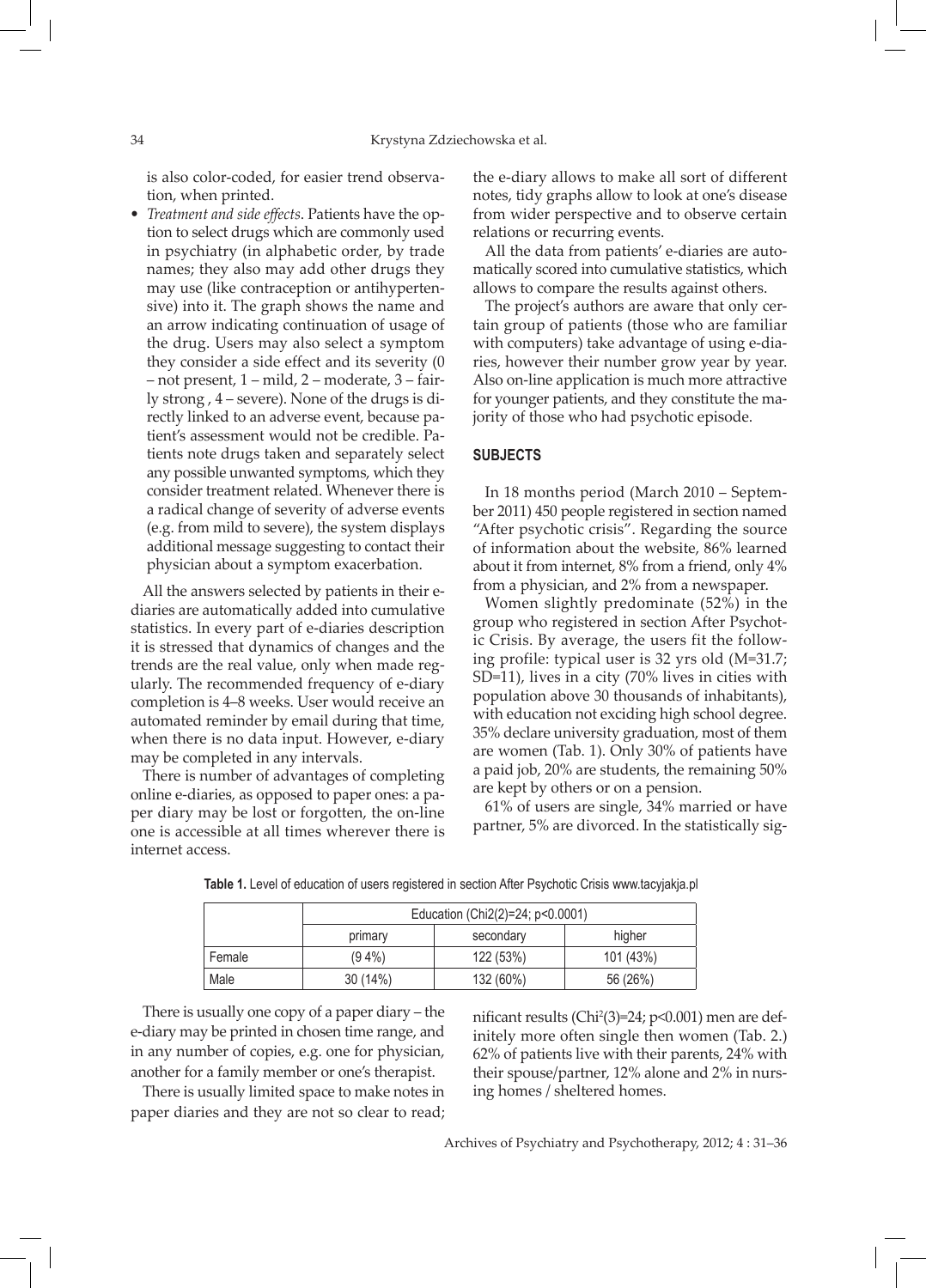|        | Marital status (Chi2(3)=24; p<0.0001) |          |          |                 |  |  |
|--------|---------------------------------------|----------|----------|-----------------|--|--|
|        | single                                | divorced | married  | in cohabitation |  |  |
| Female | 120 (52%)                             | 11(5%)   | 68 (29%) | 33 (14%)        |  |  |
| Male   | 157 (72%)                             | 10(5%)   | 26 (12%) | $25(11\%)$      |  |  |

**Table 2.** Marital status of users registered in section After Psychotic Crisis www.tacyjakja.pl

Registered users are mainly young people, 80% of women are under age of 30, and so 93% of men. At registration they declared being diagnosed with paranoid personality disorder and schizophrenia (70%), schizoaffective disorder (11%), delusional disorder (6%) and other diagnoses (13%).

In 52% of people the illness or disorder's onset was sudden, in 48% slow and increasing.

Most of users registered as patients after psychotic crisis have experienced hospitalization on a psychiatric ward (32% - once, 39% - 2-5 times, 8% - 6-10 times, 3% - more than 10 times). Only 18% of all were never treated in outpatients care.

At registration most of people completed the WHO-5 wellbeing index and their score was under 13 points out of max. 25, which indicates possibility of depression. 57 people (23.85%) got result ≥13, 182 got under 13 points (Chi2(239.1)=65, p<0.0001). These results are comparable in both groups of women and men.

People who complete e-diary on their own have also self-depended life and seem to manage everyday activities quite well, while being treated or consulted only in outpatients care.

As many as 90% people, are estimated taking care of themselves as good and very good, (the score was above half of maximum number of points).

In the area of social contacts self-assessment, more than half of the people registered as those after psychotic crisis (63%) consider their relations with others as correct (good), which means above the average score.

In questions regarding the active rest/time off the number of negative answer raises: 33% people consider their ability to organize free time and to be active below the maximum of possible score. Similarly, when it comes to estimating one's professional abilities, 31% people put themselves below the half of maximum score.

In the diary one may also put notes regarding their treatment effectiveness; the prominent group in that respect is second generation antipsychotics (58.4%). In this group 32.3% consisted of olanzapine, 20% - quetiapine, 20% - risperidone and 58.3% - others (amongst which, as much as 24.6% of the whole second generation antipsychotics group was aripiprazole and 16% - amisulpride). Second, most abundant group of drugs (12.8%) was SSRI or SSNRI antidepressants, the third (8.2%) was the typical neuroleptics, the fourth (7.6%) – mood stabilizers. The remaining 13% were sedatives, hypnotics and antiparkinson drugs.

The analysis of results shows relatively good tolerance of treatment – the majority of people have not experienced the listed adverse events, or their severity was not high in the subjective assessment. Amongst medium severe and severe events women reported lack of concentration more often than men (29% vs 16%), sleepiness (22% vs 12%), sleep disturbance (21% vs 12%) and weight gain (28% vs 17%). For men, the most frequent problem was weight gain.

In diaries, the majority of patients evaluate their treatment positively:

83% – Yes, I believe that my drugs help me feel better

71% – Yes, I believe that my drugs help me in everyday life

98% – Yes, I want to continue my therapy

77% – Yes, I am convinced that my drugs prevent me from relapse

97% of registered users are treated by psychiatrist, 19% in individual psychotherapy, 4% participate in group therapy. Only 1,4% is under home care service, the same number participate in occupational therapy. 2% are members of self help groups and only 2 people use custodial care services.

## **DISCUSSION AND CONCLUSIONS**

The website's users are relatively young, quite well educated people, as shown in the characteristics. They are compliant patients, howev-

Archives of Psychiatry and Psychotherapy, 2012; 4 : 31–36